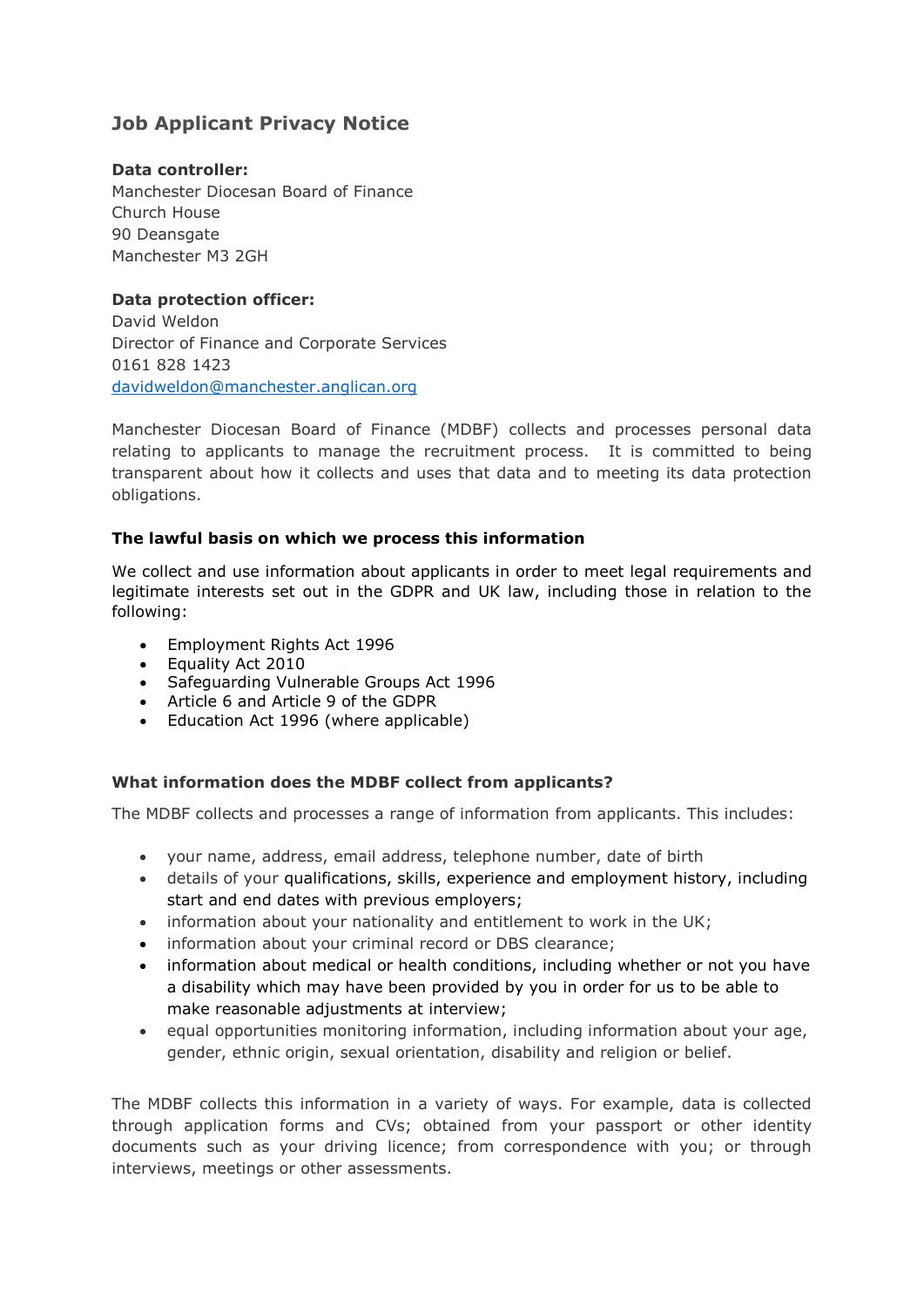In some cases, the MDBF collects personal data about you from third parties, such as references supplied by former employers and information from employment background check providers and information from criminal records checks permitted by law.

Whilst the majority of information you provide to us is mandatory, some of it is provided to us on a voluntary basis. In order to comply with data protection legislation, we will inform you whether you are required to provide certain information to us or if you have a choice in this.

Where the MDBF processes other special categories of personal data, such as information about ethnic origin, sexual orientation, health or religion or belief, this is done for the purposes of equal opportunities monitoring. Data that the MDBF uses for these purposes is anonymised or is collected with the expressed consent of applicants and can be withdrawn at any time. Applicants are entirely free to decide whether or not to provide such data and there are no consequences of choosing to do so.

## **Why does the MDBF process personal data?**

- run recruitment processes;
- seek references from your current or former employees;
- respond to and defend against legal claims; and
- maintain and promote equality in the workplace.

Some special categories of personal data, such as information about health or medical conditions, is processed to carry out employment law obligations (such as those in relation to applicants with disabilities and for health and safety purposes).

## **Storing this information**

We hold applicant data for six months following the date of appointment to the post. The information is stored confidentially and can only be accessed by HR and the recruitment panel.

Should you be successful in your application to join MDBF, your data will be held in accordance with our Employee Privacy Notice, which will be supplied on acceptance of the job offer.

#### **Who has access to the data?**

Information provided on your application form will be shared internally with members of the HR team and the recruitment panel.

If you have provided information relating to criminal convictions and/or completed a selfdeclaration form, this information will only be used by the HR team and the lead recruiter on the panel.

Externally, MDBF shares your data with third parties in order to obtain pre-employment references from other employers and obtain necessary criminal records checks from the Disclosure and Barring Service. Where we engage third parties to process data on our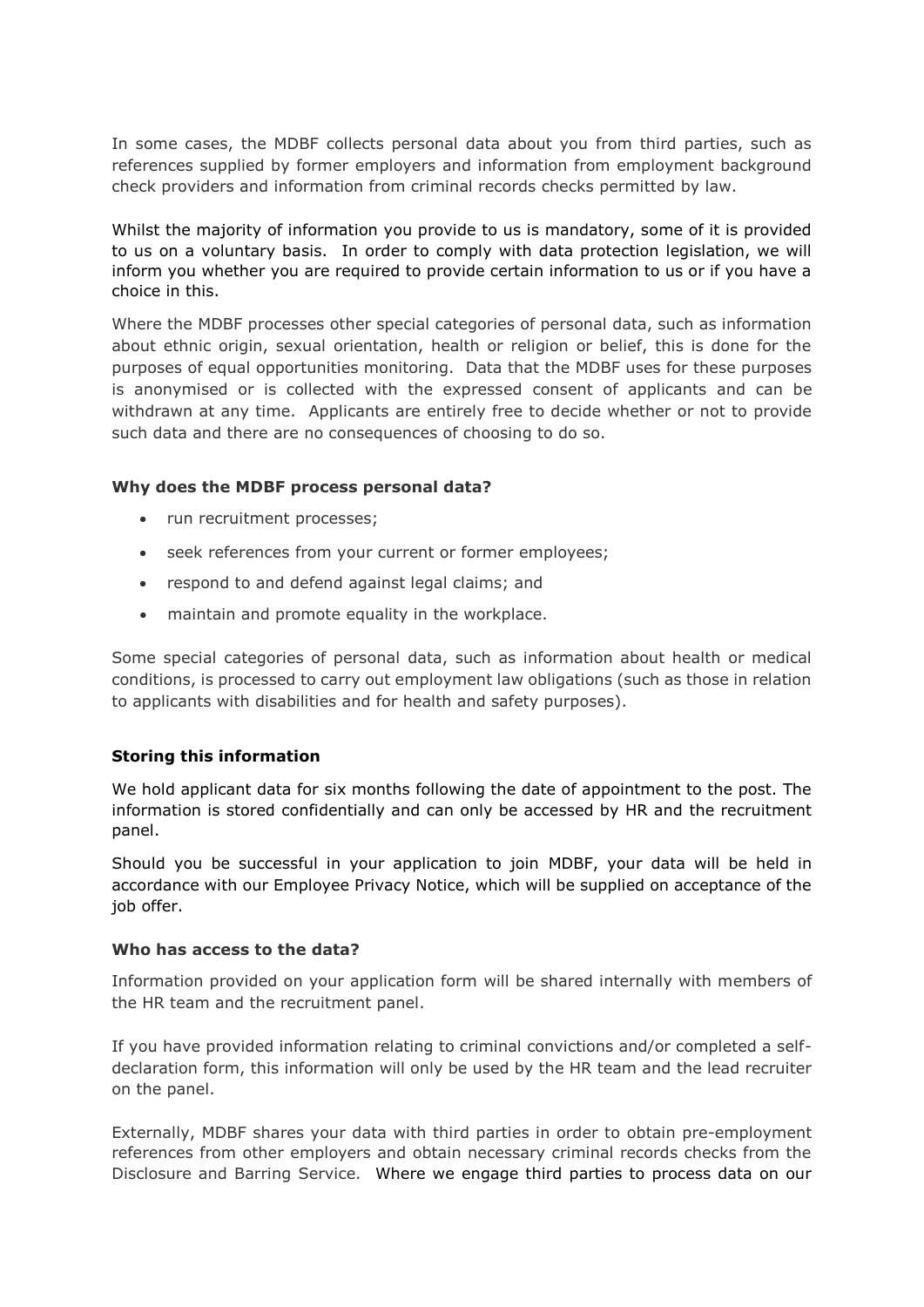behalf they are required to verify in writing that they comply with the GDPR regulations and provide information as to how data is processed and stored.

The MDBF will not transfer your data to countries outside the European Economic Area.

## **How does the MDBF protect data?**

The MDBF takes the security of your data seriously. It has internal policies and controls in place to try to ensure that your data is not lost, accidentally destroyed, misused or disclosed.

Where the MDBF engages third parties to process personal data on its behalf, they do so on the basis of written instructions, are under a duty of confidentiality and are obliged to implement appropriate technical and organisational measures to ensure the security of data.

## **For how long does the MDBF keep data?**

If your application for employment is unsuccessful, the MDBF will hold your data on file for six months after the end of the relevant recruitment process. If you agree to allow the organisation to keep your personal data on file, the organisation will hold your data on file for a further six months for consideration for future employment opportunities. At the end of that period, or once you withdraw your consent if earlier, your data is deleted or destroyed.

If your application for employment is successful, personal data gathered during the recruitment process will be transferred to your HR file and retained during your employment. The periods for which your data will be held will be provided to you in a new privacy notice.

#### **Your rights**

As a data subject, you have the right to:

- access and obtain a copy of your data on request;
- require the MDBF to change incorrect or incomplete data;
- require the MDBF to delete or stop processing your data, for example where the data is no longer necessary for the purposes of processing;
- object to the processing of your data where the MDBF is relying on its legitimate interests as the legal ground for processing; and
- ask the MDBF to stop processing data for a period if data is inaccurate or there is a dispute about whether or not your interests override the MDBF's legitimate grounds for processing data;
- claim compensation for damages caused by a breach of the Data Protection regulations.

If you would like to exercise any of these rights, or make a subject access request, please contact David Weldon, Director of Finance and Corporate Services, who is the Data Controller for MDBF. Contact details are at the top of this notice.